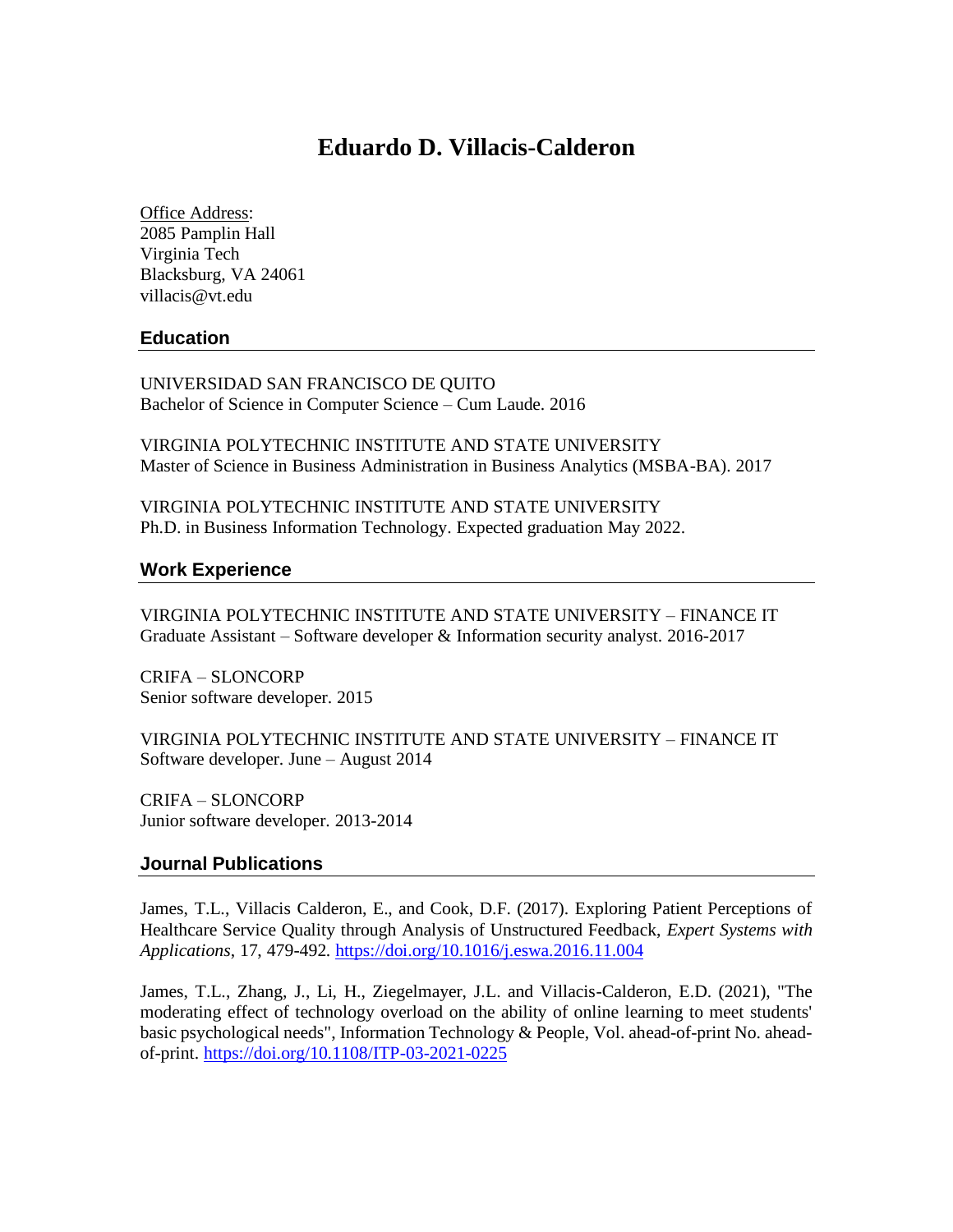## **Refereed Conference Proceedings**

Villacis Calderon, E., T.L. James, D. Townsend, (2017). Crafting a Persuasive Crowdfunding Campaign: The Effect of Big-5 Language Style on Crowdfunding Success, *Decision Sciences Institute Proceedings*

Villacis Calderon, E., James, T.L., Cook, D.F., Keeling, K.B., (2014). Exploring the SERVQUAL Dimensions in Healthcare: A Text Mining Approach, *Decision Sciences Institute Proceedings* (Nominee for Best Paper).

## **Conference Presentations**

Immunizing Parents against Vaccine Misinformation: The Role that Trust plays in Childhood Vaccine Hesitancy, (with T.L James, P.B. Lowry), Virginia Tech Latinx Symposium, Blacksburg, VA, 2019.

Crafting a Persuasive Crowdfunding Campaign: The Effect of Big-5 Language Style on Crowdfunding Success, (with T.L. James, D. Townsend), Decision Sciences Institute Annual Meeting, Washington, DC, 2017.

How Group Dynamic Shape Perceptions of Social Support in Chronic Disease Virtual Health Communities, (with T.L. James, F. Bélanger), Decision Sciences Institute Annual Meeting, Washington, DC, 2017.

Exploring the SERVQUAL Dimensions in Healthcare: A Text Mining Approach, (with T.L. James, D.F. Cook, and K.B. Keeling), Decision Sciences Institute Annual Meeting, Tampa, FL, 2014.

## **Invited Book Chapters**

Villacis Calderon, E., James, T.L., Cook, D.F., Keeling, K.B. A Text Mining Approach for Exploring Service Quality in Healthcare, In: M. Warkentin (ed.), *Trends and Research in the Decision Sciences: Best Papers from the 2014 Annual Conference*, 2015. Rpt. Of Exploring the SERVQUAL Dimensions in Healthcare: A Text Mining Approach, *2014 Decision Sciences Institute Proceedings*.

## **Teaching experience**

**Teaching interests:** information security, data visualization, web development, database design and management, and mobile application development.

**Virginia Tech -** Overall teaching effectiveness (OTE)

BIT 4614 – Information Security (Summer 2021). OTE: 5.36/6 vs 5.33/6 (college mean)